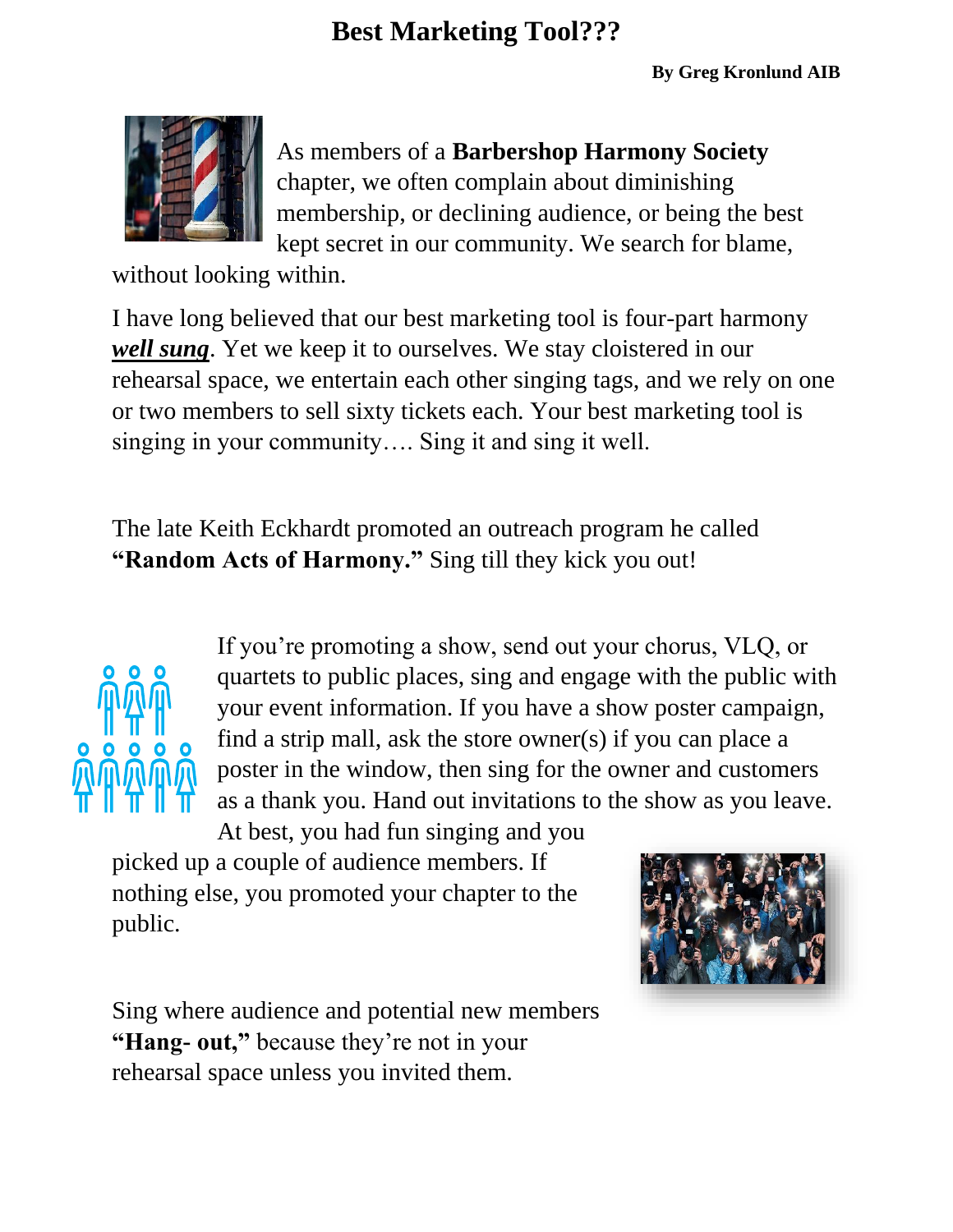## **What if You Had a Guest Night and Nobody Came??? True Story**

This happened to me twice. The first time I was **Membership VP**, planned an elaborate showcase of our chapter, and relied on the membership to spread the word and invite guests. The big night arrived, and I brought my guest…. The only guest of the evening.



**Lesson 1:** I didn't consult or ask for help from the **VP of M/PR**.

**Lesson 2: VP of M/PR** didn't realize this was part of the job. **Lesson 3: Membership** was not engaged in guest nights at all.

**Guest Night** falls under both *internal* and *external* marketing. You can judge the effectiveness of your membership's buy-in to the event by size of, or lack of, guests attending. If your membership is not inviting people, it is time to rethink the event.

**External Marketing** is a major part of finding new members. **Internal Marketing** involves member retention. The questions to ask is how will this increase our membership, and how will it affect our current members? If you don't have a marketing budget for the guest night, how are you going to advertise it? Are their more effective and efficient ways to grow your membership

**One Chapter** decided to drop **Guest Night** in favor of making "every Tuesday" guest night. When an invited guest arrived, the chapter made



sure to offer a warm greeting, introduced the director and section leader, and introduced the guest to a "riser buddy" for the evening. At the end of the night the guest received a welcome letter, and a trifold of tidbits about the chapter,

membership requirements and an invitation to come back next week. The section leader made a follow-up call to learn from the guest's perspective how they felt about their experience and invited them to return. The chapter gained insight about working with guests and adding new members.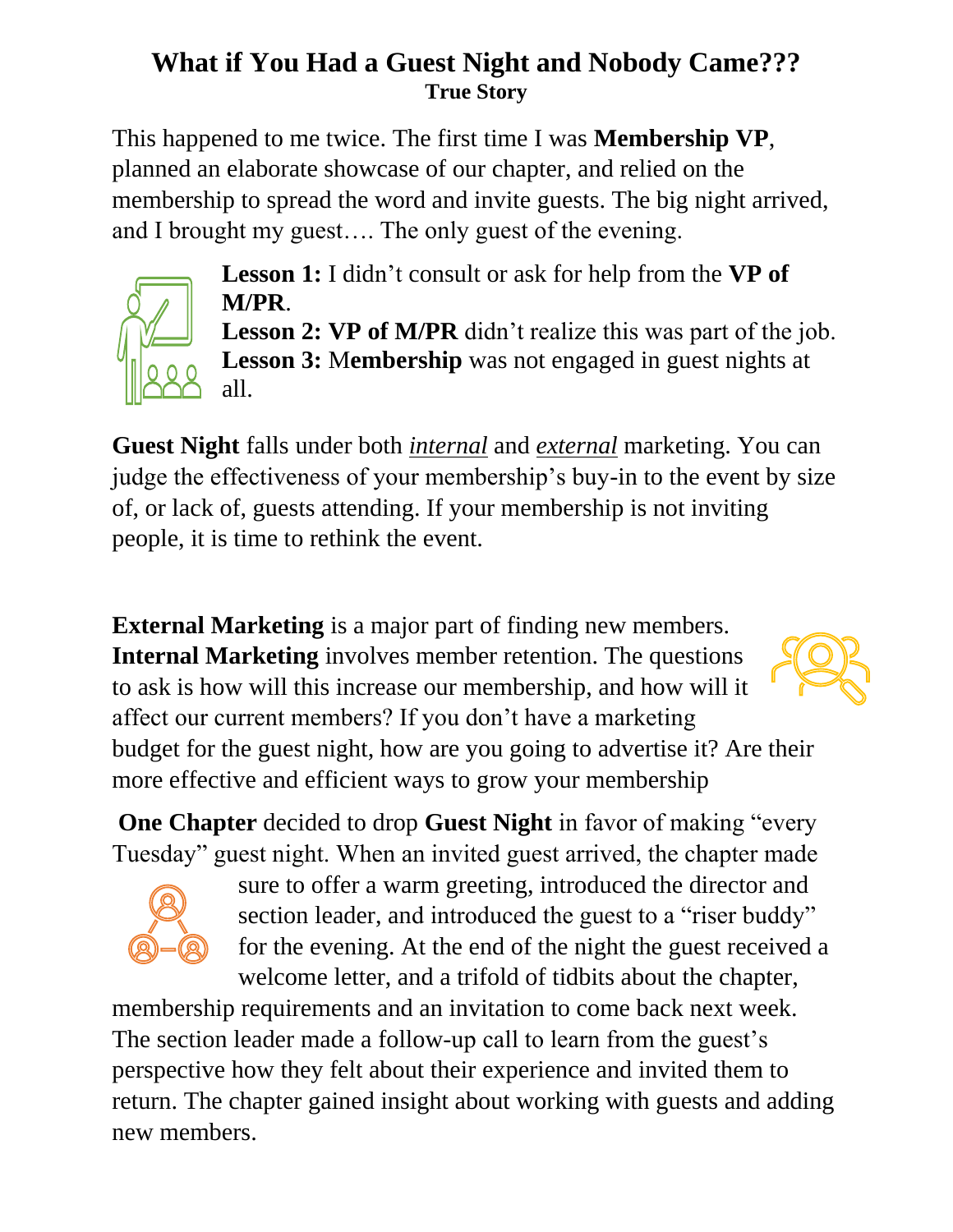**Lesson 1:** The guest experienced a typical rehearsal not a showcase "sales pitch".

**Lesson 2:** Members did not surround the guest trying to "rush" them into "pledging" the chapter.

**Lesson 3:** The guest had time to understand the chapter before making a commitment of time and money.

**Lesson 4**: These new members became more active with the chapter

**Guest Nights** have been a long-standing event to encourage new members. Many chapters find remarkable success with this event, but if these events have fallen on challenging times, look to your marketing plan.

**Guest Night** is another example of the relationship between the **Membership VP** and the **VP M/PR!** Whatever your recruitment events look like make sure marketing is in your consideration.

## **"You Can Sing Too"**

As you can tell I believe in using the 4 P marketing strategy.



For 24 years, I sold radio advertising but billed myself as a marketing consultant. As I matured in the profession, I realized that I only understood ¼ of the necessary elements of marketing. I only understood the element that required expenditures.

That's when I began learning about **Product, Price** and **Place**. I mentioned that **marketing is the homework** and *advertising is the test* because it's true. If you don't have a quality plan in place, you can spend enormous amounts of money with zero results.

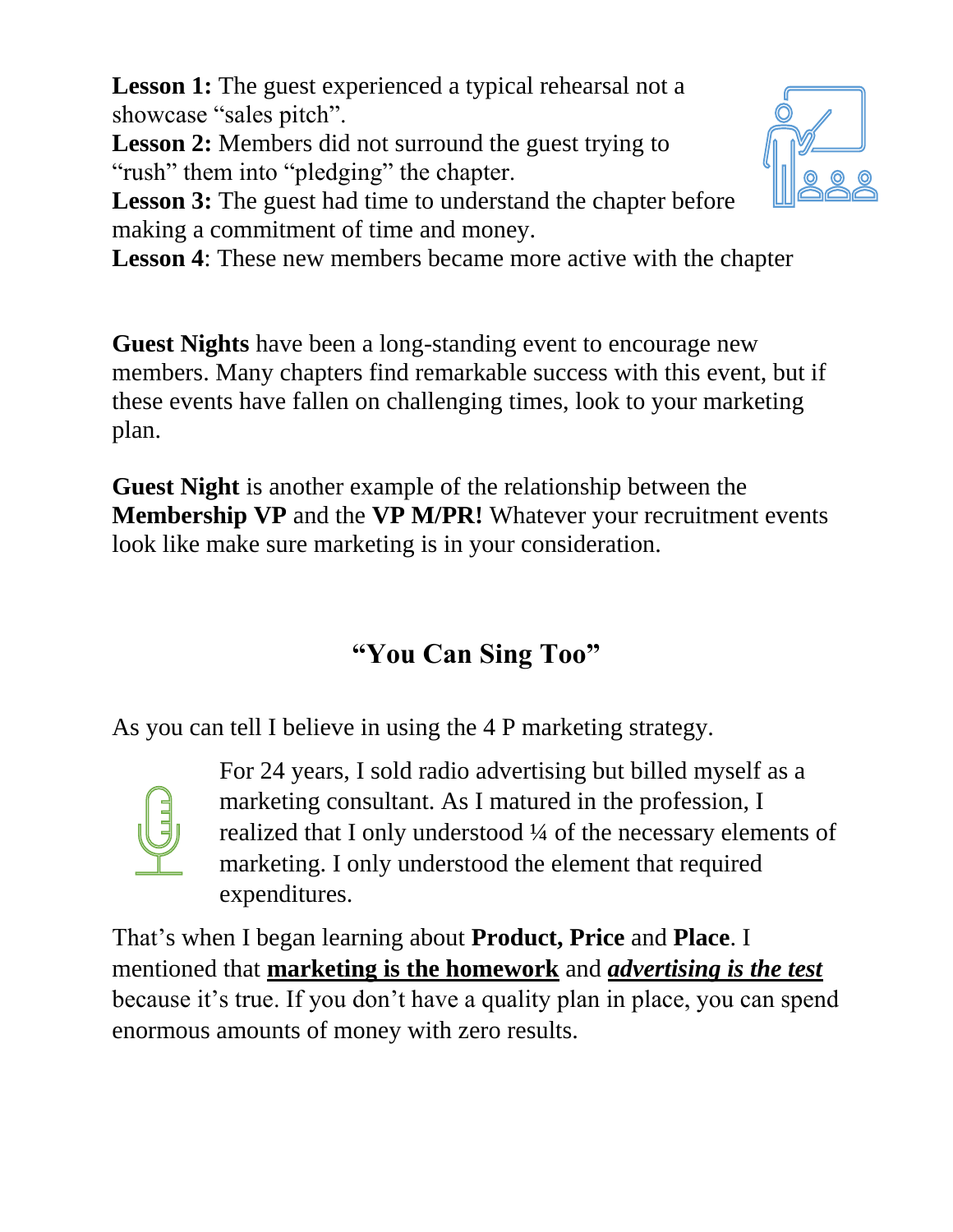**A case in point**: Many years ago, BHS decided to promote a national guest night. The Society selected a week and created advertising materials. The print, radio, and television ads were available to all chapters. Unfortunately, the Society dropped the national campaign. Meaning the local chapters would advertise their own guest night, using the professional quality materials developed for the national campaign.

**A tale of Two Chapters:** One chapter spent \$750.00 on a guest night, had 37 guests, 12 repeats the next week, and 7 new members. An acquisition cost of \$107.15 per member. The chapter used **Product**, **Price**, and **Place** to understand *where to promote* the event. This was a high acquisition cost, but annual dues brought acquisition down by \$30.00. The final acquisition cost dropped to \$77.15 per new member. If this chapter had done a little more pre-planning the results might have been even more successful.

A second chapter invested a reported \$10,000 in advertising with 3 guests attending. I don't know which chapter or district this was in, but the report is astounding.



**Lessons Learned:** Know your **product**. Who uses it, how often, what's in it for your guest? What is your differentiation? What sets you apart from other community entertainment organizations?

Understand your **price**. What will it cost your end user in time, money, energy, and commitment?